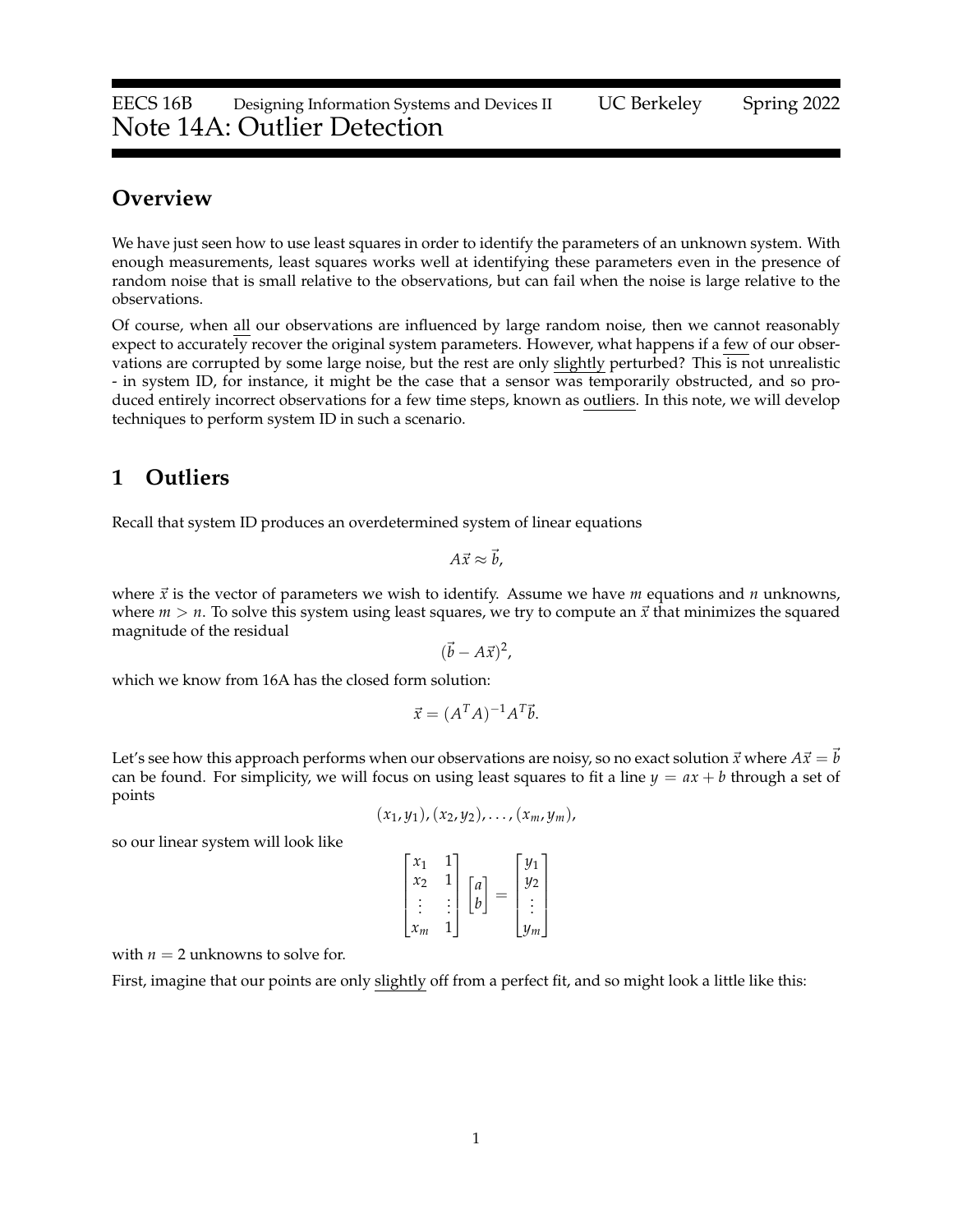

Then, we have previously seen how least squares will do a fairly good job of fitting a line to the data, as we show below:



However, what happens if a few of our data points are perturbed significantly, and so lie very far away from the linear model? This might look a little like the below figure:



Notice that the colored points deviate significantly from the rest of the dataset. If we try to perform least squares again on the whole dataset, we will see that these few outliers affect the results of our linear fit significantly, as shown:

© UCB EECS 16B, Spring 2022. All Rights Reserved. This may not be publicly shared without explicit permission. 2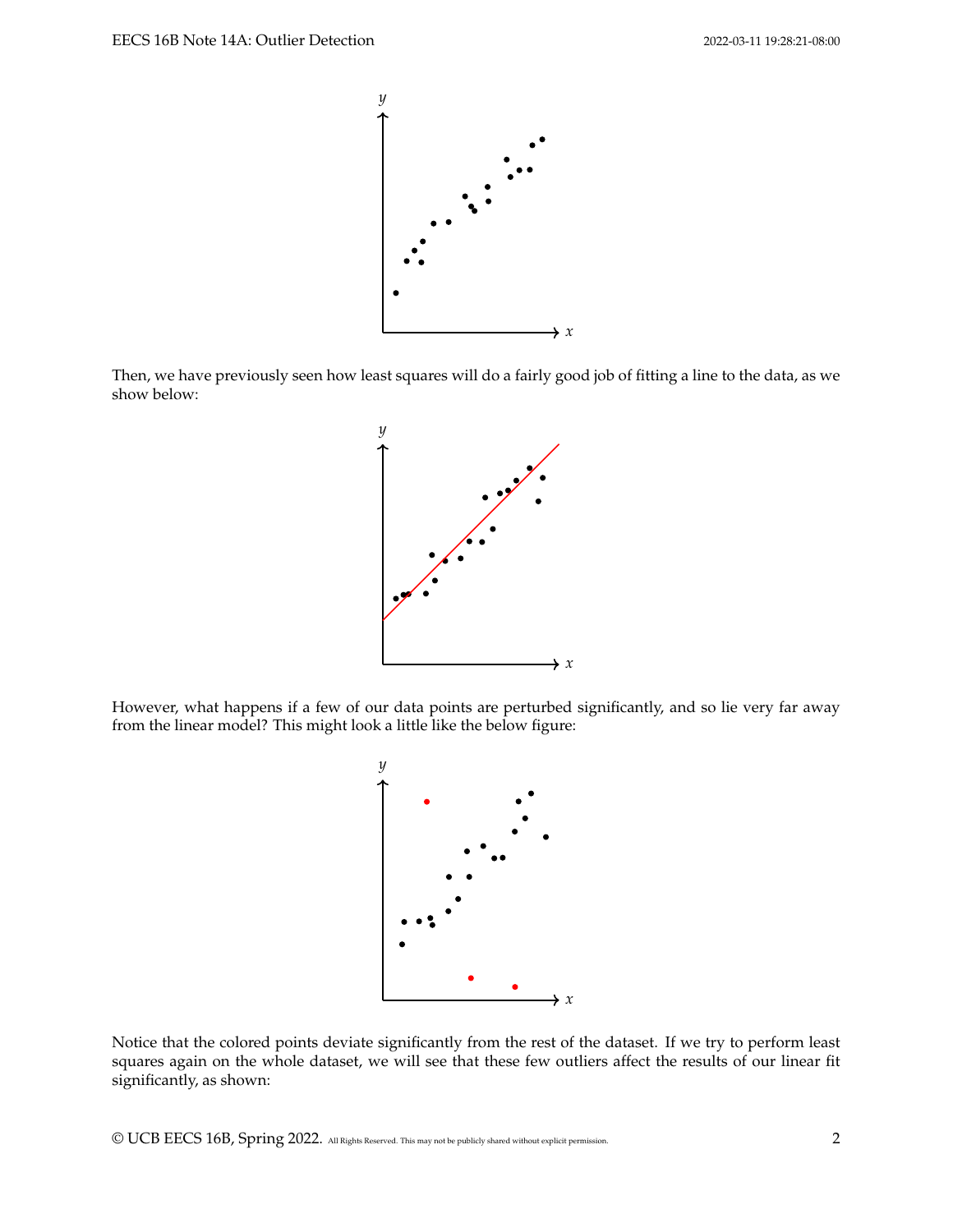

Observe that the linear fit is being "skewed" to try and get closer to the outlier points. But since the values of the outlier points are essentially a consequence of errors in our observation process, and not reflective of our underlying system, in trying to better model the outliers our linear fit is in fact doing a worse job of estimating the system parameters!

# **2 Outlier Identification**

We have seen that the presence of even a few outlier observations can affect the quality of a linear fit significantly. Ideally, what we'd like to do is identify these outliers, delete them from our dataset, and perform least squares on the remaining points.

To do so, let's expand out our previous matrix equation into a system of scalar linear equations:

$$
a_{11}x_1 + a_{12}x_2 + \dots + a_{1n}x_n \approx b_1 \tag{1}
$$

$$
a_{21}x_1 + a_{22}x_2 + \cdots + a_{2n}x_n \approx b_2 \tag{2}
$$

$$
\vdots \tag{3}
$$

$$
a_{m1}x_1 + a_{m2}x_2 + \cdots + a_{mn}x_n \approx b_m. \tag{4}
$$

. .

Right now, we can come up with an approximate solution to the above system of equations using least squares, without taking outliers into consideration. What if we were told that the first observation (i.e. the first equation) is an outlier, and so we should try to disregard it when solving for  $\vec{x}$ ?

One way would be to delete the first equation entirely. Alternatively, imagine rewriting it as the following:

$$
a_{11}x_1 + a_{12}x_2 + \cdots + a_{1n}x_n + f_1 \approx b_1,
$$

where  $f_1$  is not used in any other equation. Recall that least squares aims to minimize the sum of squares of the residuals across all equations in the system - in the case of the above equation, the residual would be

$$
r_1 = b_1 - a_{11}x_1 - a_{12}x_2 - \cdots - a_{1n}x_n - f_1.
$$

Notice that, regardless of what the  $\{x_i\}$  are, least squares can choose  $f_1$  to make  $r_1 = 0$ , without hurting the residuals of any other equation!

Thus, it is clear that including equation 1 with the *f*<sup>1</sup> term is equivalent to not including it at all, since least squares can always make its residual  $r_1 = 0$  regardless of what the  $\{x_i\}$  are without affecting the other residuals. In a similar manner, we can see $^1$  $^1$  that adding  $f_i$  terms to all the equations that we wish to treat

<span id="page-2-0"></span><sup>&</sup>lt;sup>1</sup>Be aware, however, that these arguments are not yet fully rigorous. You will prove the correctness of this process rigorously in your homework.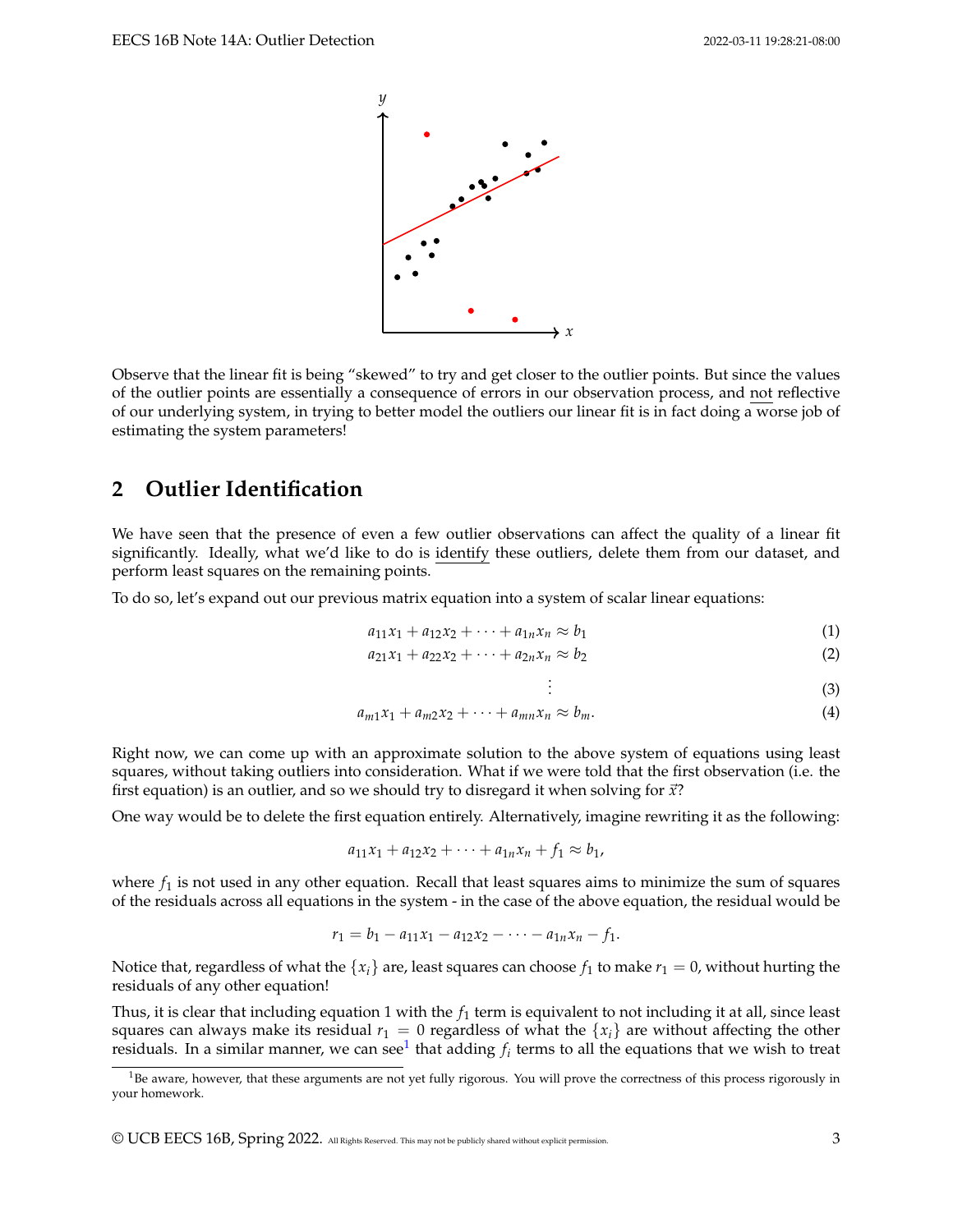as outliers will effectively delete them from our least squares problem, since again their residuals can be driven to zero regardless of the  ${x_i}$ . Basically, whenever we add a set of columns that are targeted at only a few observations (in that they have zeros everywhere else), if they can span everything within the targeted observations, then these targeted observations have essentially been decoupled from the rest as far as least-squares is concerned.

So now, rather than asking "which of our equations should be deleted", we can ask "which of our equations should have an *f<sup>i</sup>* term added?" What happens if we add *f<sup>i</sup>* terms to all our equations? Then our system becomes as follows:

$$
a_{11}x_1 + a_{12}x_2 + \dots + a_{1n}x_n + f_1 \approx b_1 \tag{5}
$$

$$
a_{21}x_1 + a_{22}x_2 + \cdots + a_{2n}x_n + f_2 \approx b_2 \tag{6}
$$

$$
\vdots \hspace{1.5cm} (7)
$$

$$
a_{m1}x_1 + a_{m2}x_2 + \cdots + a_{mn}x_n + f_m \approx b_m. \tag{8}
$$

. .

Rewriting it in block matrix form, we obtain

$$
\begin{bmatrix} A & I \end{bmatrix} \begin{bmatrix} \vec{x} \\ \vec{f} \end{bmatrix} = \vec{b},
$$

where

$$
\vec{f} = \begin{bmatrix} f_1 & f_2 & \cdots & f_m \end{bmatrix}^T.
$$

This linear system still has *m* equations, like before, but now has *m* + *n* unknowns, since we have added the *m* new unknowns  $\{f_i\}$  to the previous *n* unknowns  $\{x_i\}$ . Furthermore, it is clear that no matter what  $\{x_i\}$ we choose, we can choose  $\{f_i\}$  to satisfy all the equations exactly. So whereas before we had an overdetermined system of equations that we were trying to solve approximately, now we have an underdetermined system of equations with an infinite number of solutions!

What went wrong? Adding  $f_i$  terms to every single one of our equations and then solving doesn't seem to work. We probably should have expected this - after all, treating all our equations as outliers means that we have no non-outlier data left, so how were we expecting to solve for our system's parameters? Ideally, we'd like to treat <u>as few</u> equations as possible as outliers, and set the rest of the  $f_i$  to zero, meaning that those observations with  $f_i = 0$  can still contribute towards estimating our system parameters.

Another way of looking at this is that we'd like to include as many zeros as possible in  $\vec{f}$  while still obtaining a reasonably good solution for the system

$$
\begin{bmatrix} A & I \end{bmatrix} \begin{bmatrix} \vec{x} \\ \vec{f} \end{bmatrix} \approx \vec{b}.
$$

Do we know any techniques for solving this problem?

### **3 Orthogonal Matching Pursuit**

Yes, we do! From 16A, we saw that the technique of Orthogonal Matching Pursuit (OMP) does exactly what we want - given a system of equations, it finds a sparse candidate solution (i.e. a solution with few nonzero elements) that approximately solves the system. So what we can do is, given the system of equations

$$
A\vec{x}\approx \vec{b},
$$

write down the new system

$$
\begin{bmatrix} A & I \end{bmatrix} \begin{bmatrix} \vec{x} \\ \vec{f} \end{bmatrix} \approx \vec{b},
$$

© UCB EECS 16B, Spring 2022. All Rights Reserved. This may not be publicly shared without explicit permission. 4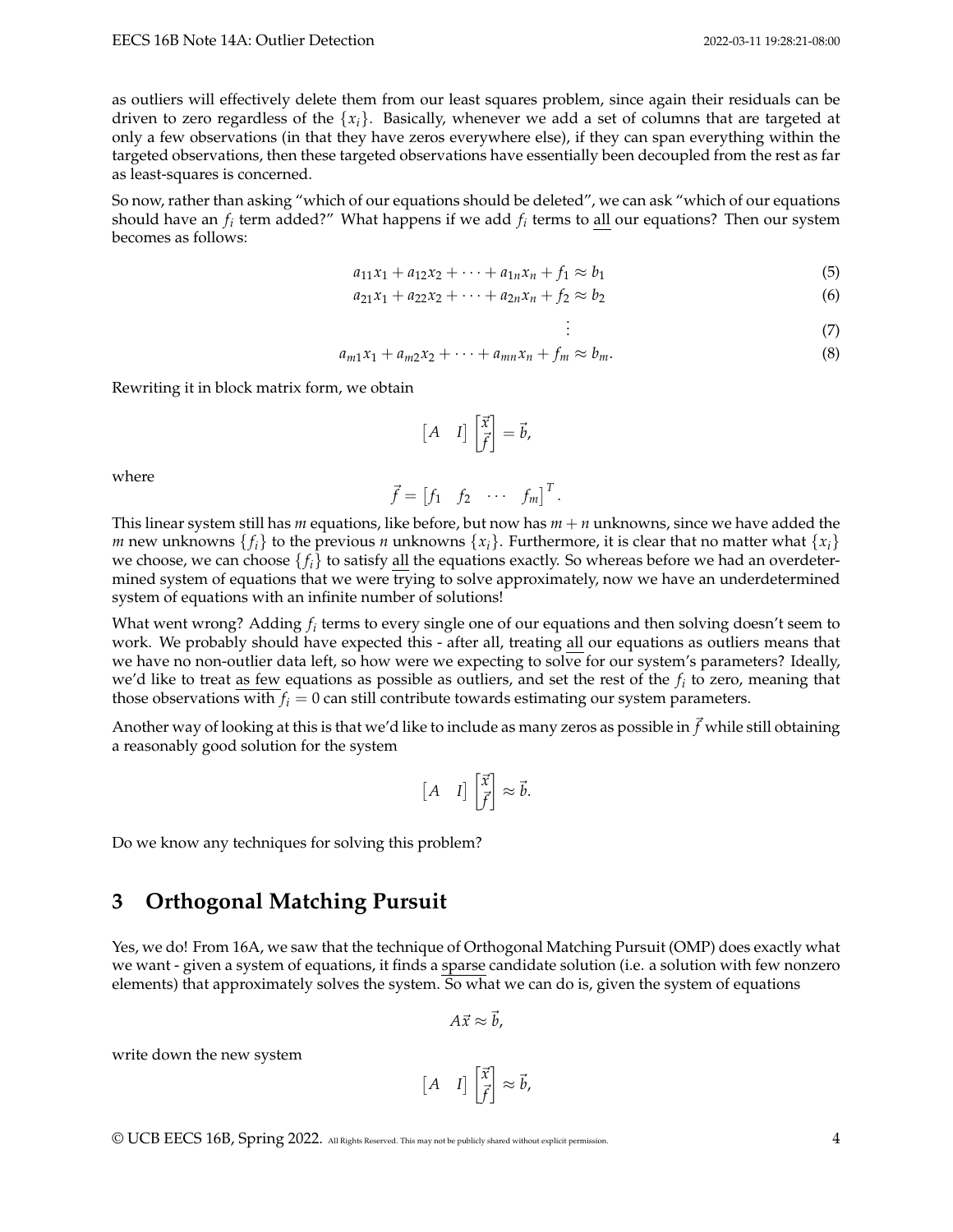and then solve for a sparse solution for  $\begin{bmatrix} \vec{x} & \vec{y} & \vec{z} \\ \vec{z} & \vec{z} & \vec{z} \end{bmatrix}$ ~*f* using OMP.

There's one subtlety to consider here. Observe that we really wanted a sparse solution for  $\vec{f}$ , but OMP will find a sparse solution for ~*x* ~*f* . Will this be a problem? We have a couple of choices. We could choose to initialize OMP with the columns corresponding to the original *A* already selected. In that case, the sparsity will only be sought within the  $f$  variables as desired.

As it turns out, even if we initialize with an empty set of selected columns, OMP will almost always include all of the first *n* columns in the final solution, so all the  $\vec{x}$  parameters will be made nonzero. Thus, finding a sparse solution for  $\begin{bmatrix} \vec{x} \\ \vec{r} \end{bmatrix}$ ~*f*  $\left.\frac{1}{2}\right|$  ends up being the same thing as finding a sparse solution for  $\vec{f}$ . If OMP does set

some of the parameters in  $\vec{x}$  to exactly zero, then we have to consider whether this choice is reasonable. Certainly if the actual parameter here was very small and had only a very tiny effect on the predictions for *y*, then indeed it is perfectly reasonable to have a very small number get snapped to zero in the estimated solution. The alternative case is that the parameter here is not very small and has a significant effect on predicting *y*. For this to happen, the input data has to be badly normalized. In general, we always want to pick the units for our model so that learned parameters come out to be moderately sized values. If the parameter values come out to be huge, it means that the corresponding column in *A* had to have been filled with tiny numbers — no wonder it couldn't win the OMP competition to be selected. Avoiding tiny feature columns is an aspect of real-world modeling and data cleaning that is important to do.

With properly normalized features, even vanilla OMP works pretty well in removing outliers while being able to learn true parameters.

# **4 Stopping Conditions**

There's another detail to consider - when performing OMP, we need to know when to stop! Otherwise, OMP will just keep adding nonzero elements back into our vector of unknowns, and we'll end up back where we started, with an underdetermined system of equations. To figure out when to stop, there are a couple of things that we can look at.

First, we might be told approximately how many outliers there are in our data, so we know roughly how many nonzero  $f_i$  terms there are. Thus, after we encounter that many terms, we know to stop OMP and return our candidate solution.

Alternatively, we can look at the residual generated by OMP at each step, and wait for that to drop below some predetermined value. Or we can even simply just make a guess as to when to stop OMP, and inspect the candidate solutions manually!

But what happens if we get it wrong? We've seen that if we have even a few outliers that the least squares solution ends up estimating our system parameters rather poorly. So we certainly don't want to stop OMP too early and leave outliers in our data.

What if we stop OMP a bit too late? After it finishes deleting outliers, it will start deleting valid points from our dataset, so if we stop OMP later than we should have then our least squares problem will have fewer equations that it should have. Will this be an issue? Not really. After all, even if we have slightly fewer equations than we should have, the overall trend in our dataset is still present and will be picked up by least squares, since at least all the outliers will be gone. The random noise will have a slightly greater impact since there are fewer observations remaining, but this tends not to be a big deal.

Thus, it's OK if we run OMP until we're absolutely sure that all the problematic outliers have been deleted, even if we end up losing a few valid data points as well along the way. This approach goes to show that automated approaches to outlier rejection generally rely on having plentiful good data in the mix.

#### **Contributors:**